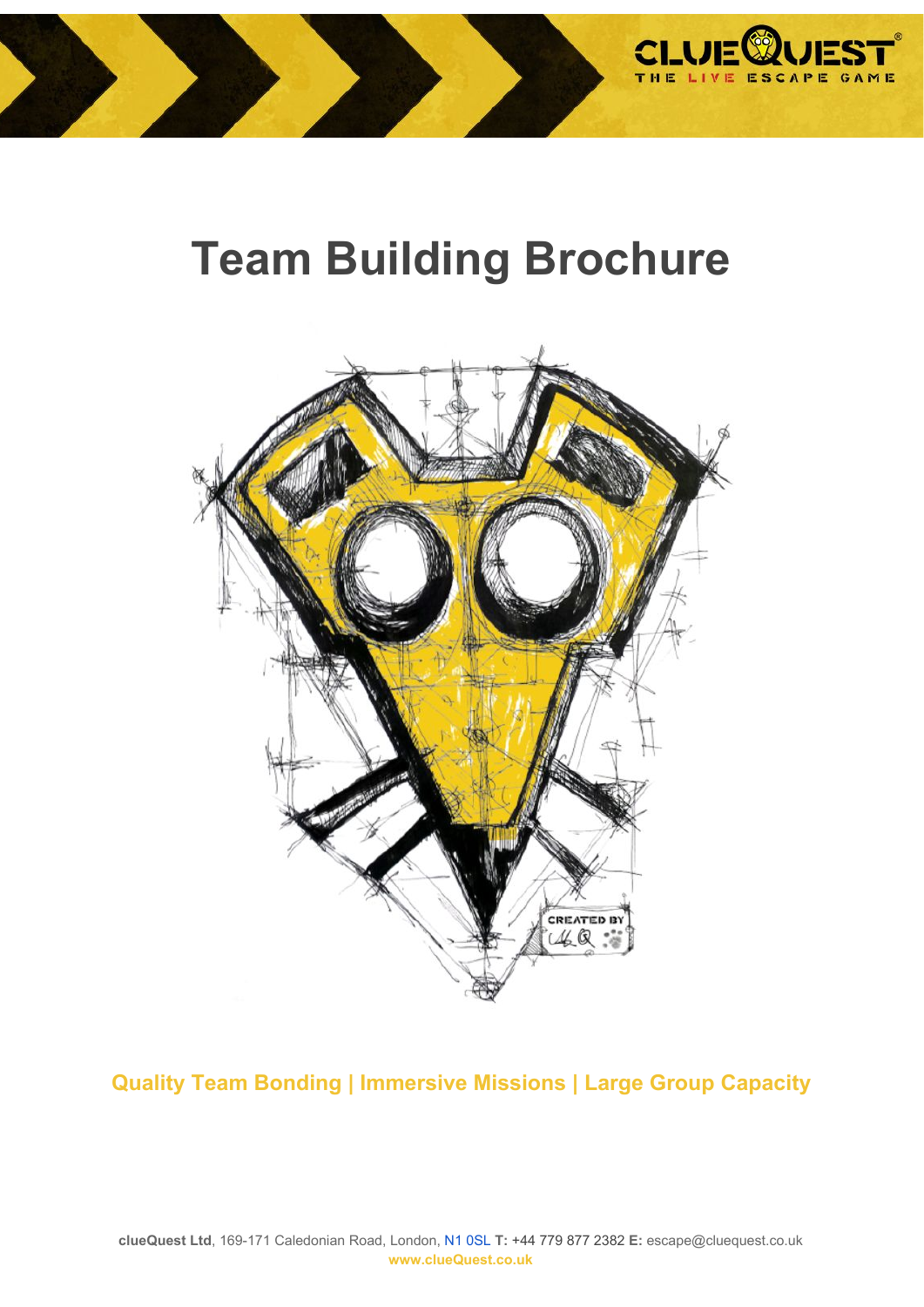

# **Why clueQuest**

**clueQuest** is an accessible experience to both the young and the young at heart. Participating teams have 60 minutes to escape the room using teamwork, communication and logic to gather clues and solve the puzzles.

With over **125 000 customers** having experienced our missions, we are currently UK's favourite live escape game according to [TripAdvisor.](https://www.tripadvisor.co.uk/Attractions-g186217-Activities-c56-t208-England.html)

Since 2013 we have hosted team buildings for groups from **Google**, **IBM**, **PwC**, **Orange**, **MasterLock**, **RBS**, **Pan Macmillan**, **TripAdvisor**, **TESCO**, **Deloitte**, **BBC**, **Disney**, **Barclays**, **Vodafone**, **ASOS**, **Saatchi & Saatchi**,**Virgin**, **HSBC** and many more.

# **What we offer**

### **Space**

Our three missions, **[PLAN52](https://cluequest.co.uk/escape-room-missions/plan52)**, **[Operation BlackSheep](https://cluequest.co.uk/escape-room-missions/operation-blacksheep)** and **[Revenge of the Sheep](https://cluequest.co.uk/escape-room-missions/revenge-of-the-sheep)**, are spread across 9 rooms as follows:

PLAN52: 4 x Identical Units Operation BlackSheep: 3 x Identical Units Revenge of the Sheep: 2 x Identical Units

Each unit is designed for teams of 3 - 5 players with the possibility of adding a 6th player to the team.

This setup offers our corporate customers the opportunity to book in large groups of up to **54 players** per time slot for team buildings, company anniversaries, product launches and even for recruitment\*.

### **Competitive Rates**

Our current rates start from **£24** per person (incl. VAT) and vary depending on the final team size and time of the day, as per the table below: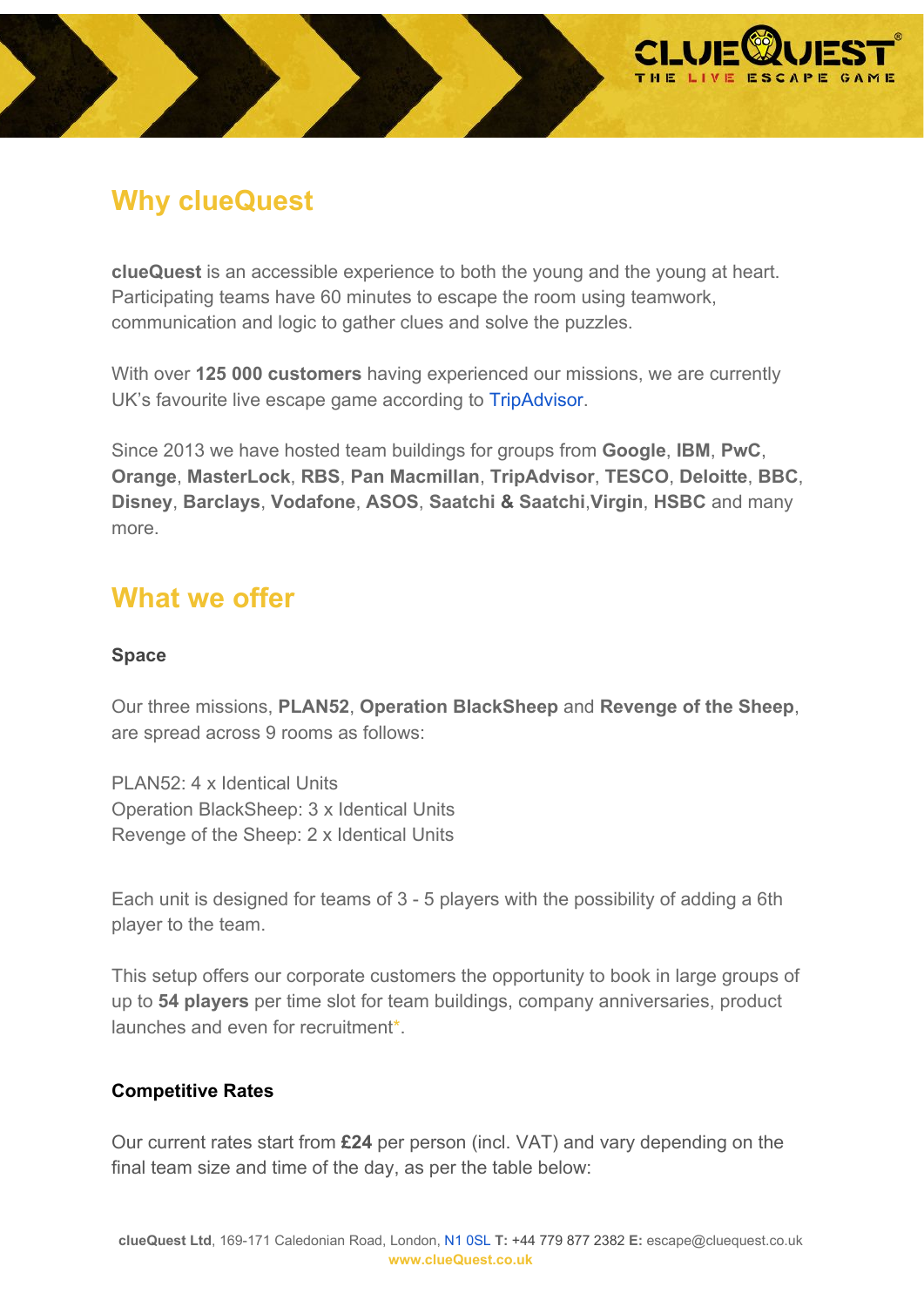

|                 |          |          | <b>TEAM OF 3   TEAM OF 4   TEAM OF 5   TEAM OF 6</b> |          |
|-----------------|----------|----------|------------------------------------------------------|----------|
| <b>OFF PEAK</b> | $£26$ pp | $£25$ pp | $£24$ pp                                             | $£24$ pp |
| <b>PEAK</b>     | $£29$ pp | $£28$ pp | $£27$ pp                                             | $£27$ pp |

| <b>Time</b> | Mon             | <b>Tue</b> | <b>Wed</b> | <b>Thurs</b> | Fri | <b>Sat</b> | Sun           |  |
|-------------|-----------------|------------|------------|--------------|-----|------------|---------------|--|
| 9:00        |                 |            |            |              |     |            |               |  |
| 11:00       |                 |            |            |              |     |            |               |  |
| 13:00       |                 |            |            |              |     |            |               |  |
| 15:00       | <b>OFF PEAK</b> |            |            |              |     |            | <b>PEAK</b>   |  |
| 17:00       |                 |            |            |              |     |            |               |  |
| 19:00       |                 |            |            |              |     |            |               |  |
| 21:00       |                 |            |            |              |     |            |               |  |
|             |                 |            |            |              |     |            | <b>Closed</b> |  |

#### **Quality & Fun**

No matter the size of your group, we guarantee that everyone will have a great time. This is what some of customers had to say about spending their teambuilding at clueQuest:

#### ['Well organised,great fun](https://www.tripadvisor.co.uk/ShowUserReviews-g186338-d4283371-r452282766-ClueQuest_The_Live_Escape_Game-London_England.html)

I did this with a work group. There were 17 of us across 4 of the rooms. It was great fun; challenging and needed team working to get it done. We all did the same game, so could compare experiences afterwards, which was also good. Would advise any group to try to do that; otherwise it would be difficult not to give away spoilers for a second visit! We are all keen to go back and do the second room…'

#### ['What a great experience](https://www.tripadvisor.co.uk/ShowUserReviews-g186338-d4283371-r444650505-ClueQuest_The_Live_Escape_Game-London_England.html)

Fantastic team building fun! Twelve of us and we all loved it. Can't wait to try the next level! Really made us think and work together as a team.'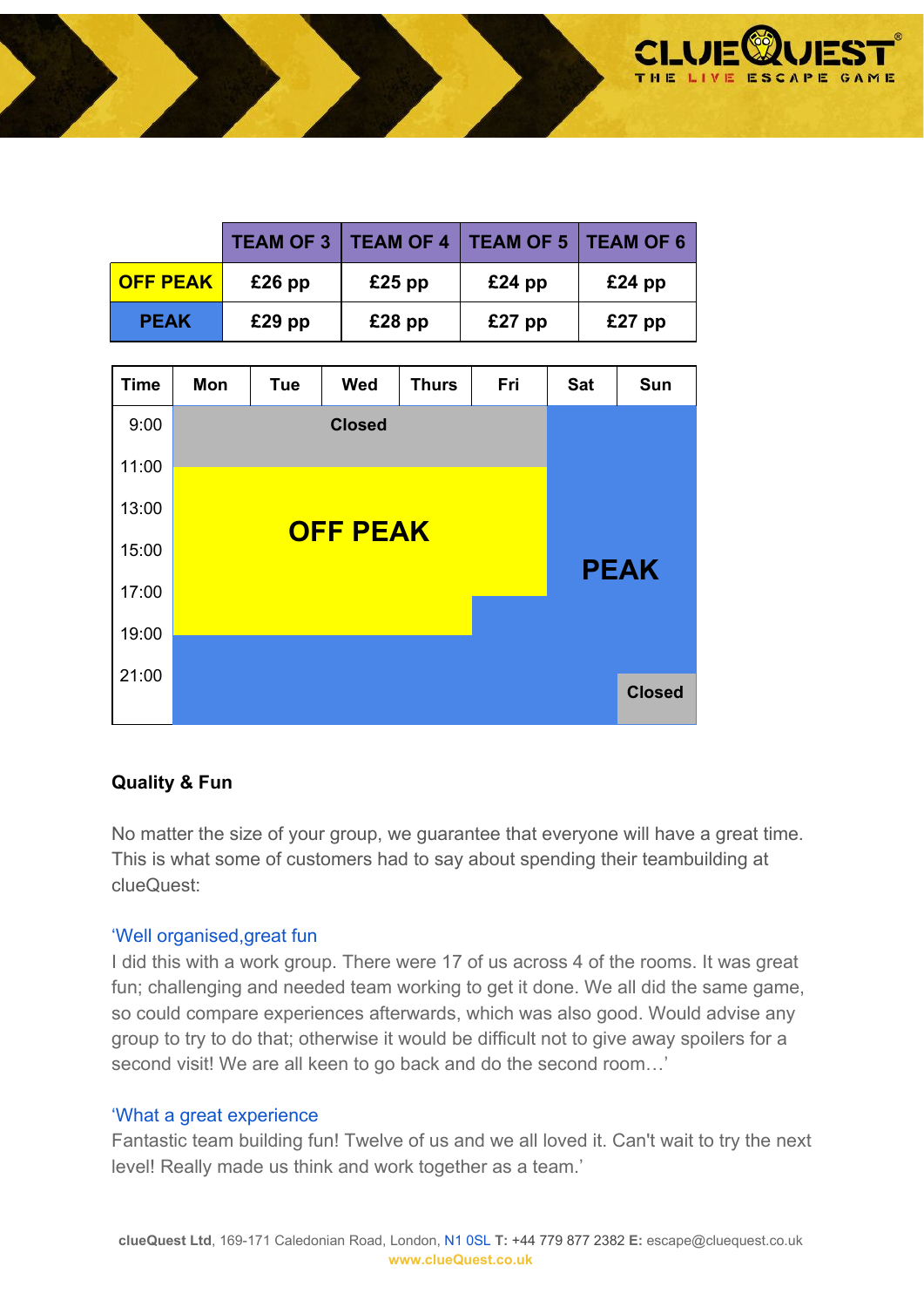

#### ['Excellent for a large team away day!](https://www.tripadvisor.co.uk/ShowUserReviews-g186338-d4283371-r444461554-ClueQuest_The_Live_Escape_Game-London_England.html)

Having already completed one of the ClueQuest challenges with friends I thought it would be a great activity for our team away day. I was a little apprehensive as we had a large group of mixed ages so wasn't sure if everyone would enjoy it. It was a huge success with everyone! So well organised and provided a good opportunity for each member of the team to get involved. I would highly recommend this for team activities (team away days, team building)'

For more customer reviews, visit our [TripAdvisor](https://www.tripadvisor.co.uk/Attraction_Review-g186338-d4283371-Reviews-ClueQuest_The_Live_Escape_Game-London_England.html) page.

#### **Custom Tailored Experiences**

With every game booked, you have the option to purchase clueQuest merchandise and memorabilia.

However, upon request, our in-house design team can help you organize team prizes and awards personalized with your company's logo, like we did for the team from MasterLock for their [product launch event.](https://www.youtube.com/watch?v=PAugY5-9gfA&t=19s) For more information, get in touch via [escape@cluequest.co.uk](mailto:escape@cluequest.co.uk).

### **Benefits**

Teams who share the same experience will be able to exchange post-game impressions, compare teamwork skills and identify common or different approaches. This makes our escape rooms perfect team building environments.

Each game is designed to challenge and test skills such as:

- Teamwork
- Communication
- Outside-of-the-box thinking
- Initiative
- Focus

Employers will have the opportunity to observe and evaluate existing work group dynamics, candidates for promotion, or assess new talent as part of the recruitment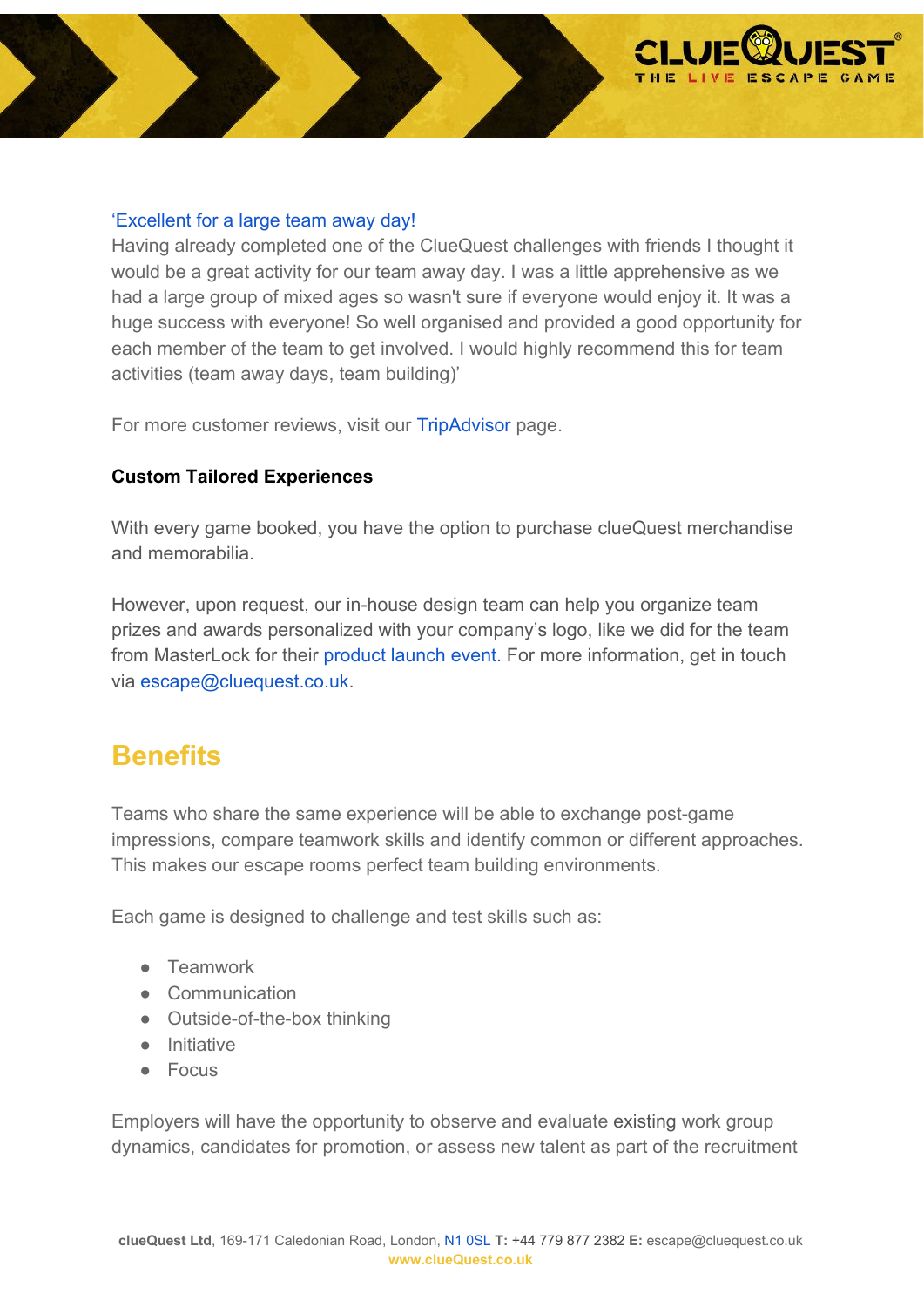

process. This option is available separately, on demand, as part of our new **clueQuest Assessment Programme** (CAP)\*.

To sign up for updates and view details, including rates, please visit our Corporate section on [www.clueQuest.co.uk/cq-assessment-programme.](https://cluequest.co.uk/cq-assessment-programme)

# **How to book**

Go to [www.clueQuest.co.uk/booking,](http://www.cluequest.co.uk/booking) browse our live availability and select the desired time slot and missions, add to cart and then checkout. For a step-by-step guide on how to book, please check our [F.A.Q.](https://cluequest.co.uk/faq)

### **Where to celebrate**

King's Cross is a lively area full of great places to eat and drink to suit all budgets. Here are a few of our favourites:

**Nenno £** [www.nennopizzarestaurant.co.uk](http://www.nennopizzarestaurant.co.uk/) 14 - 16 Caledonian Rd, London, N1 [9DU](https://www.google.com/maps?ll=51.531434,-0.120708&z=16&t=m&hl=en-GB&gl=GB&mapclient=embed&q=N1+9DU+Caledonian+Rd+Kings+Cross,+London)

**The Fellow ££** [www.thefellow.co.uk](http://www.thefellow.co.uk/) 24 York Way, London, [N1](https://www.google.co.uk/maps/place/The+Fellow/@51.5316433,-0.1244527,17z/data=!3m1!4b1!4m5!3m4!1s0x48761b3eb1364ea3:0xa82346e8b3694381!8m2!3d51.53164!4d-0.122264) 9A

**[The Driver](http://www.driverlondon.co.uk/) ££** [www.driverlondon.co.uk](http://www.driverlondon.co.uk/) 2-4 Wharfdale Rd, London N1 [9RY](https://www.google.co.uk/maps/place/The+Driver/@51.533629,-0.1210597,17z/data=!3m1!4b1!4m5!3m4!1s0x48761b3f9f3e3de9:0xb66bef17d2fd1d8b!8m2!3d51.533629!4d-0.118871)

**German Gymnasium £££** [www.germangymnasium.com](http://www.germangymnasium.com/) King's Blvd, London, [N1C](https://www.google.co.uk/maps?q=german+gymnasium&um=1&ie=UTF-8&sa=X&ved=0ahUKEwjclefTpprUAhUMK8AKHfqVBBsQ_AUICigB) 4BU **Vinoteca ££** [www.vinoteca.co.uk](http://www.vinoteca.co.uk/) 3 King's Blvd, London, [N1C](https://www.google.co.uk/maps/place/Vinoteca+Kings+Cross/@51.5328159,-0.1272508,17z/data=!3m1!4b1!4m5!3m4!1s0x48761b3c3635d243:0xb02fa0185b43ec7!8m2!3d51.5328159!4d-0.1250621) 4BU

**The Lighterman ££** [www.thelighterman.co.uk](http://www.thelighterman.co.uk/) 3 Granary Square, London, [N1C](https://www.google.co.uk/maps/place/The+Lighterman/@51.53526,-0.1265647,17z/data=!3m1!4b1!4m5!3m4!1s0x48761b3dee308531:0xcc0087be4a99b17f!8m2!3d51.53526!4d-0.124376) 4BH

**Big Chill House ££** [www.wearebigchill.com](http://wearebigchill.com/house/) 257-259 Pentonville Rd, London, N1 [9NL](https://www.google.co.uk/maps/place/Big+Chill+House/@51.530808,-0.1220757,17z/data=!3m1!4b1!4m5!3m4!1s0x48761b3f2cd939d5:0x63b2083160f793bf!8m2!3d51.530808!4d-0.119887)

**Kitchin N1 ££** [www.kitchinn1.co.uk](http://www.kitchinn1.co.uk/) 8 Caledonia Street, London, N1 [9DZ](https://www.google.com/maps/place/8+Caledonia+St,+Kings+Cross,+London+N1+9AA,+UK/@51.5316467,-0.1217145,20.5z/data=!4m5!3m4!1s0x48761b3ec41eaaf1:0xbbc3399c8aa159f8!8m2!3d51.5316399!4d-0.121536?hl=en-GB)